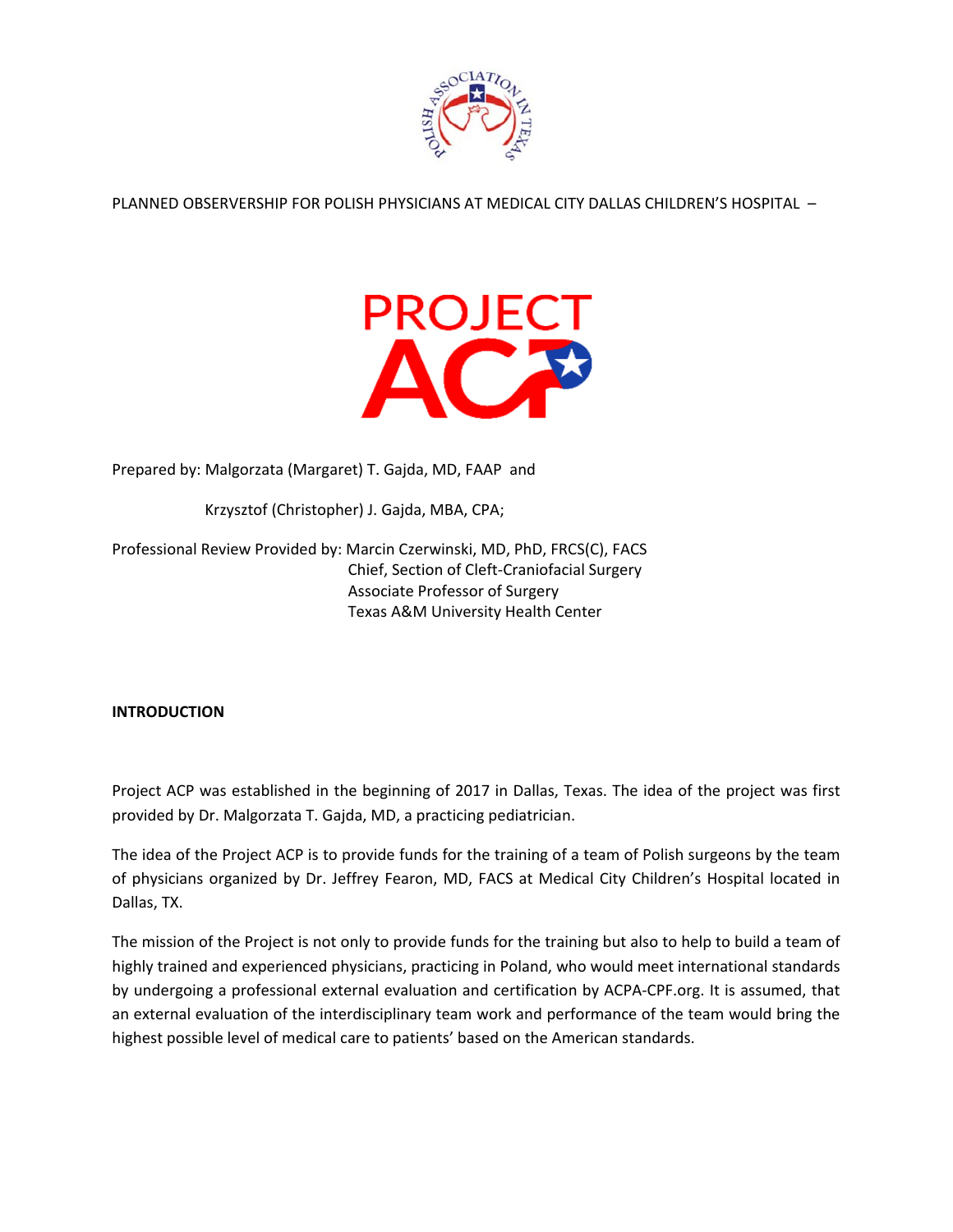

#### **GENESIS OF THE PROJECT ACP**

For the past several years Dallas has been hosting children and their families from Poland who travel to seek medical care needed for correction of congenital anomalies related to Apert's, Crouzone's, and Pfeiffer's syndromes. Dr. Jeffrey Fearon and several other surgeons affiliated with Medical City Dallas Children's Hospital have been correcting those with great patient satisfaction. Dr. Jeffrey Fearon is the world recognized specialist who cares for children with Apert's syndrome. The other option for surgical care for those children is Paris, France. This way of treatment is costly, associated with excess stress and unnecessary discomfort to families related to staying in a foreign country and intercontinental travel especially for children shortly after major surgery.

#### **I. GOAL OF THE PROJECT ACP**

Organization of observership for practicing and already experienced surgeons from Poland with Dr. Jeffrey Fearon along with other surgeons on his team that would provide Polish physicians with necessary training to organize **ONE center that would provide comprehensive, multidisciplinary and** life-long care for children with Apert's, Crouzone's, and Pfeiffer's syndromes in Poland (Project ACP).

## **II. ORGANIZATION OF PROJECT ACP**

## **1. Duration of training**‐ about 1 year.

During the 1 year period each physician from Poland would travel to Dallas for 3‐5 observership visits supervised by Dr. Jeffrey Fearon and other specialists on his team; each lasting 1‐ 2 weeks.

## **2. Location of training.**

Medical City Dallas Children's Hospital and medical offices of Dr. Jeffrey Fearon and other physicians affiliated with this hospital. Hospital address: 7777 Forest Lane, Dallas, TX.

## **3. Specialties included in the training:**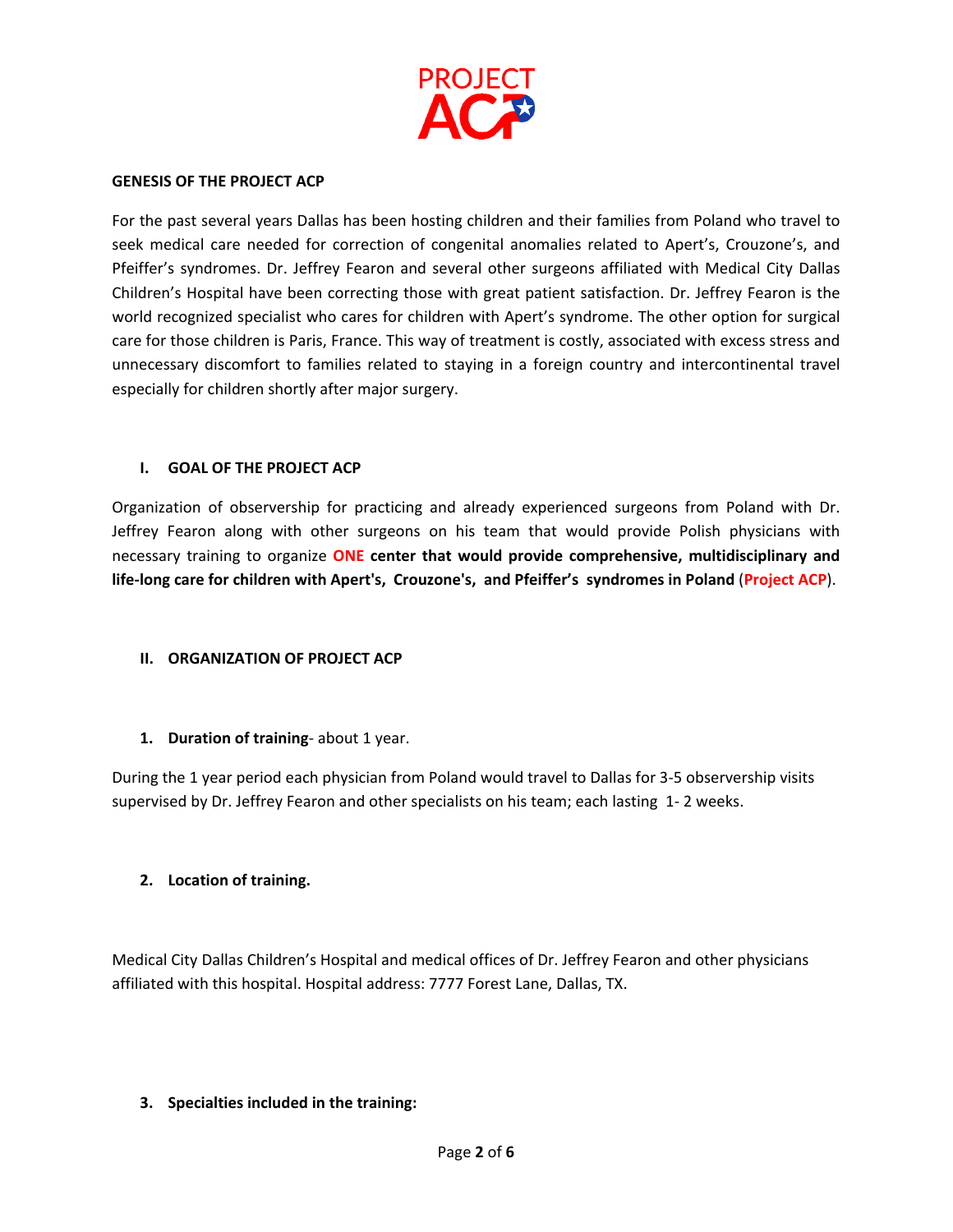

- a. Craniofacial surgeon
- b. Pediatric neurosurgeon
- c. Hand surgeon
- d. Pediatric anesthesiologist
- e. Pediatric ophthalmologist
- f. Nurse coordinator
- g. Others?

#### **4. Plan of the observership:**

- a. Preparation for and "hands‐off" participation in surgeries and procedures performed by the observership sponsor, e.g., hosting physician.
- b. Participation and learning details of pre‐surgery and post surgery care.
- c. Participation in the outpatient consultations done by sponsors in their offices.
- d. Observation/ learning of rules/tips related to successful care for patients as well as successful multi‐specialty team operation.

 ("Hands‐off" ‐ physicians in training, due to medical‐legal regulations, would not be able to perform surgeries but only observe and discuss cases with hosting physicians.)

## **5. Selection of candidates for training in Dallas:**

We have decided to select Institute of the Mother and Child (Instytut Matki i Dziecka), located in Warsaw, centrally located in the Capital City of Poland.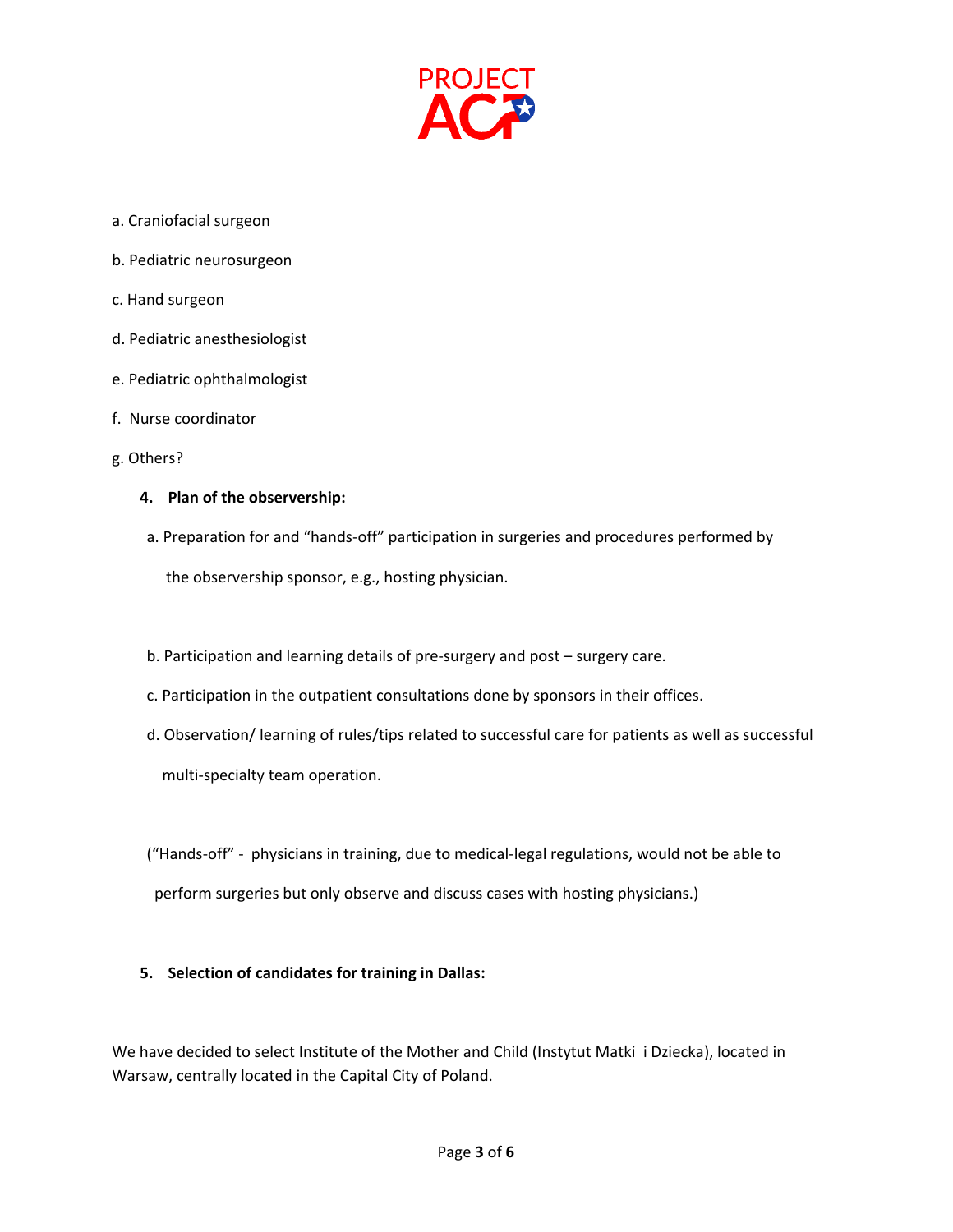

During our selection process we have considered the following criteria:

- ‐ Experience of all physicians who would be involved in the training and the future interdisciplinary team of specialists;
- ‐ Research and international experience in the medical/surgical area;
- ‐ Location of the hospital;
- ‐ Physical location of the offices of the future team members.

# **6. Phases of the Project ACP**

Due to a very complicated nature of the Project we decided to organize it in two phases (stages):

 ‐ **Phase I** – initial observership, hosted by Dr. Jeffrey Fearon, designed for the future Polish team leader (cranio‐facial surgeon), who would be participating, on hands off basis, in surgeries, and also gather the necessary information for the preparation and organization of observerships for other future team members. Phase I will be financed by the members of Polish community, residing in Dallas Fort Worth metroplex. It would be a gift from Polish community to the Institute of Mother and Child of Warsaw (IMiD). Phase I is planned for the second part of October 2018.

 **‐ Phase II** – other necessary observerships for the members of the Polish team. Phase II will be financed by the Polish Ministry of Health (this information is based on the verbal agreement.) We hope that a formal agreement, concerning Phase II of the Project ACP, will be executed in the fall of 2018 by the Polish Secretary of Health and a charitable Foundation.

# **7. Organization of the training in Dallas:**

a. We are planning to form a charitable organization which would be a legal entity responsible for ACP Project along with the Polish Government and IMiD.

b. In September of 2018 we will request that IMiD provides all the necessary documents needed to obtain Operating Room access at Medical City in Dallas Children's Hospital.

c. Selected medical team members from Poland will be required to sign legal documents that will obligate them to use learned techniques in Poland and assure continuation of care within the medical center selected. Those documents would be prepared by a legal team in Poland.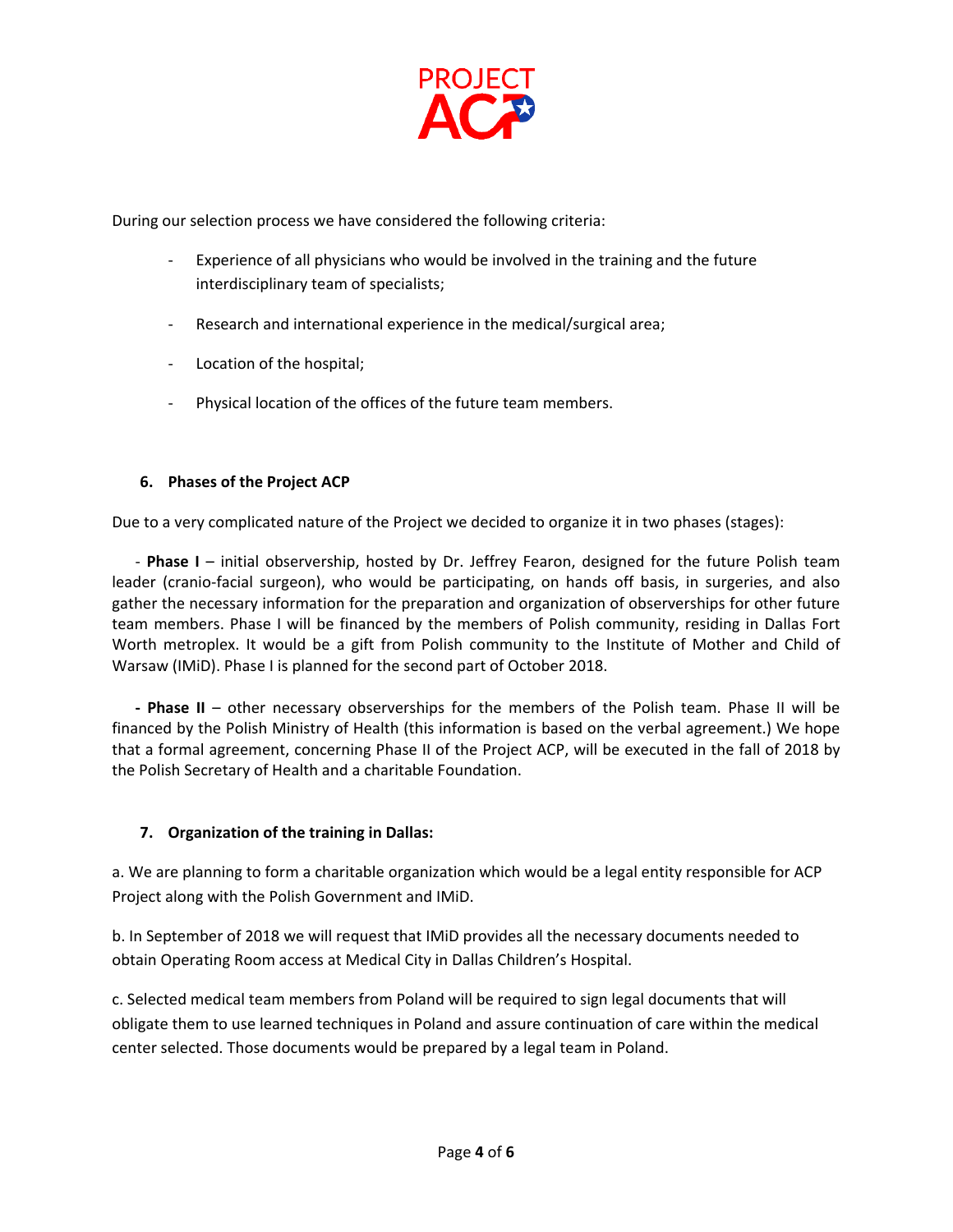

Also, we will request that the administration of IMiD sign an agreement that would stipulate that the future medical care, provided by the team trained in the USA, be based on the quality standards developed by **ACPA‐CFP (American Cleft Palate Craniofacial Association)**.

d. Dr. Jeffrey Fearon agreed to provide training free of charge. We have similar agreement with Dr. David Sacco. We are in the process of obtaining those agreements from other specialists.

e. Final schedule of training will be developed after the completion of Phase I of the Project with Dr. Jeffrey Fearon that is scheduled for October of 2018, e.g., schedule of trips, order of training specialties, and how many trips would be needed for each specialty, etc.

f. Project ACP would pay for trainees:

- ‐ travel to/from USA
- ‐ lodging during training
- ‐ car rental and phone rental for duration of stay
- ‐ small stipend to cover living expenses during stay.

## **8. Cost of the ACP Project**

We estimate the total cost of the project to be about \$140,000.00; or about \$5,000.00 for one trip and 1‐2 weeks stay in Dallas for each trainee.

For comparison, one trip/surgery for one child coming to Dallas is \$25,000.00 ‐ \$35,000.00 and an average patient with Apert's syndrome requires 3‐5 surgeries during first 2 years of life.

## **9. Legal and Financial Organization of the Project**

a) Bozena Niemczyk‐Drania, Esq., the attorney who practices law in Poland agreed to represent and provide legal counsel for the Project in Poland. Her firm agreed to provide this representation without compensation.

b) We are considering the need for similar legal representation in the USA.